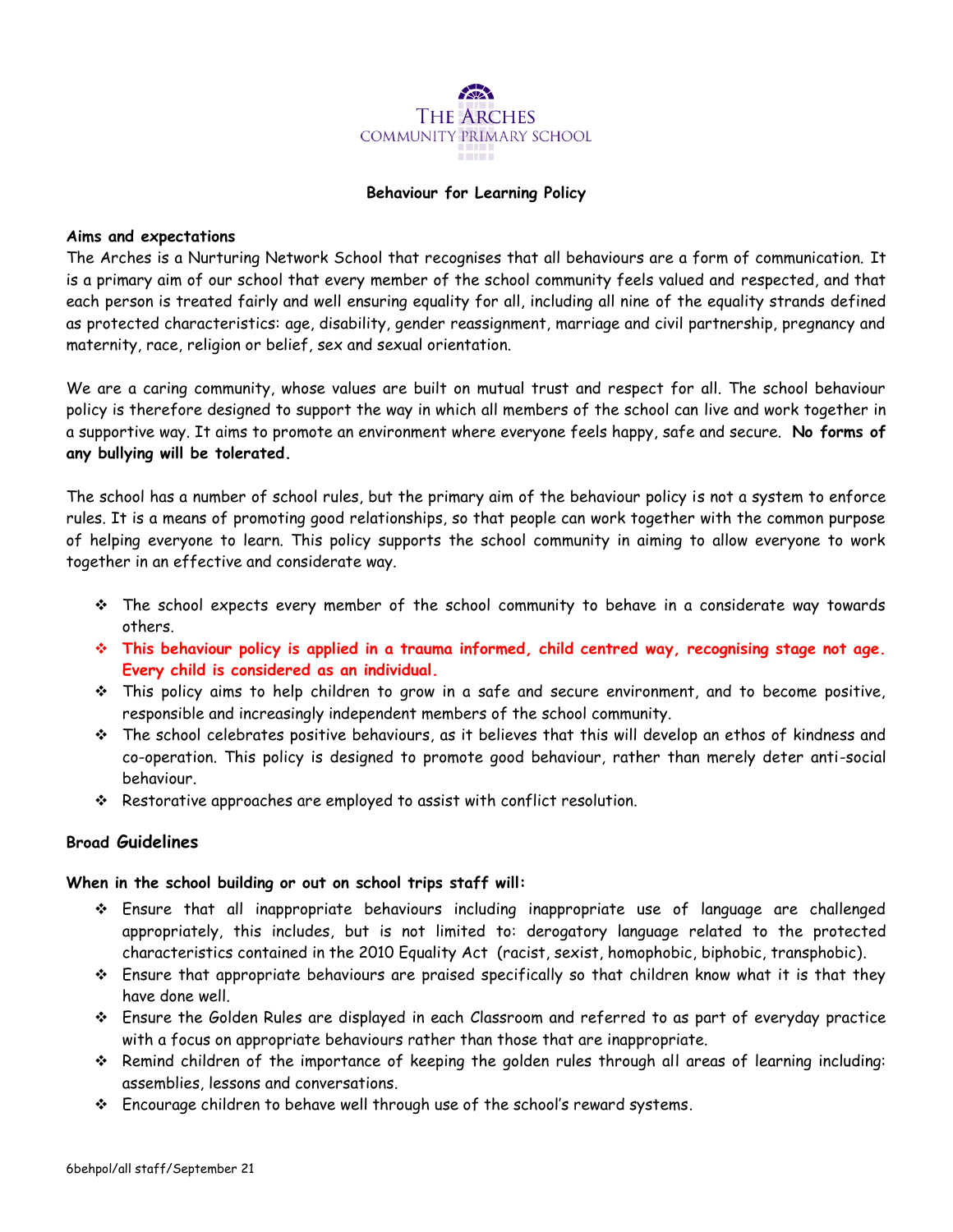## **Rewards**

We praise and reward children for positive behaviours in a variety of ways:

- **Class team's praise children (proximity praise)**
- **Teacher's immediately award children using class based reward systems, taking into account age, stage and trauma informed practice.**
- **All classes have an opportunity to lead an achievement assembly where they are able to show examples of their best work.**
- **Certificates are awarded in Friday celebration assemblies where children have stood out positively for a particular reason.**

The school acknowledges all the efforts and achievements of children, both in and out of school.

## **Support Strategies**

The school employs a number of strategies to ensure a safe and positive learning environment. We apply each strategy appropriately to each individual situation, age and stage of development also taking trauma informed practice into account.

Where the desired behaviour is not being displayed staff will use some or all of the following strategies:

- Use de-escalation techniques using verbal and non-verbal communication.
- Use a child-centred, graded and gradual response so that staff can select the appropriate interventions to reduce anxiety and help to calm situations before, at an appropriate time discussing actions and better future choices.
- Partake in a child centred approach where all staff will liaise with each other to see if current practice needs adapting to meet the needs of an individual pupil; they will then carry out the recommendations given. Parents will be informed and opinions sought at regular intervals as appropriate and progress will be reviewed regularly.
- Use of positive handling will only be used as a final resort, where the health and safety of any pupil or member of staff, or the physical fabric of the building or resources are compromised. Only staff holding an up to date Team Teach qualification will participate and all incidents will be recorded in the bound and numbered book in the Headteacher's office. Such incidents are reported to the Governing Body termly.

## **A Graded response**

Systems of graded consequences are displayed in a prominent place in every classroom. These are agreed with the children within the first week of term.

We expect children to listen carefully to instructions in lessons. If they do not do so, we ask them either to move to a place nearer the teacher, or to sit on their own.

We expect children to try their best in all activities. If they do not do so, we may ask them to redo a task.

If a child is disruptive in class, the class team needs to consider what the child is trying to communicate, before reminding him or her of the expectations. Remember no shaming. If a child misbehaves repeatedly, we may ask the child to move away from the rest of the class until s/he calms down, and is in a position to work sensibly again with others. As part of an action plan to manage their own behaviour some children are encouraged to take 'time out' by choice, before behaviours escalate. This is not a consequence but a de-escalation strategy.

The safety of the children is paramount in all situations. If a child's behaviour endangers the safety of others, the class teacher may stop the activity and it may be necessary to remove the class not the child, so that the dysregulated child can be appropriately supported.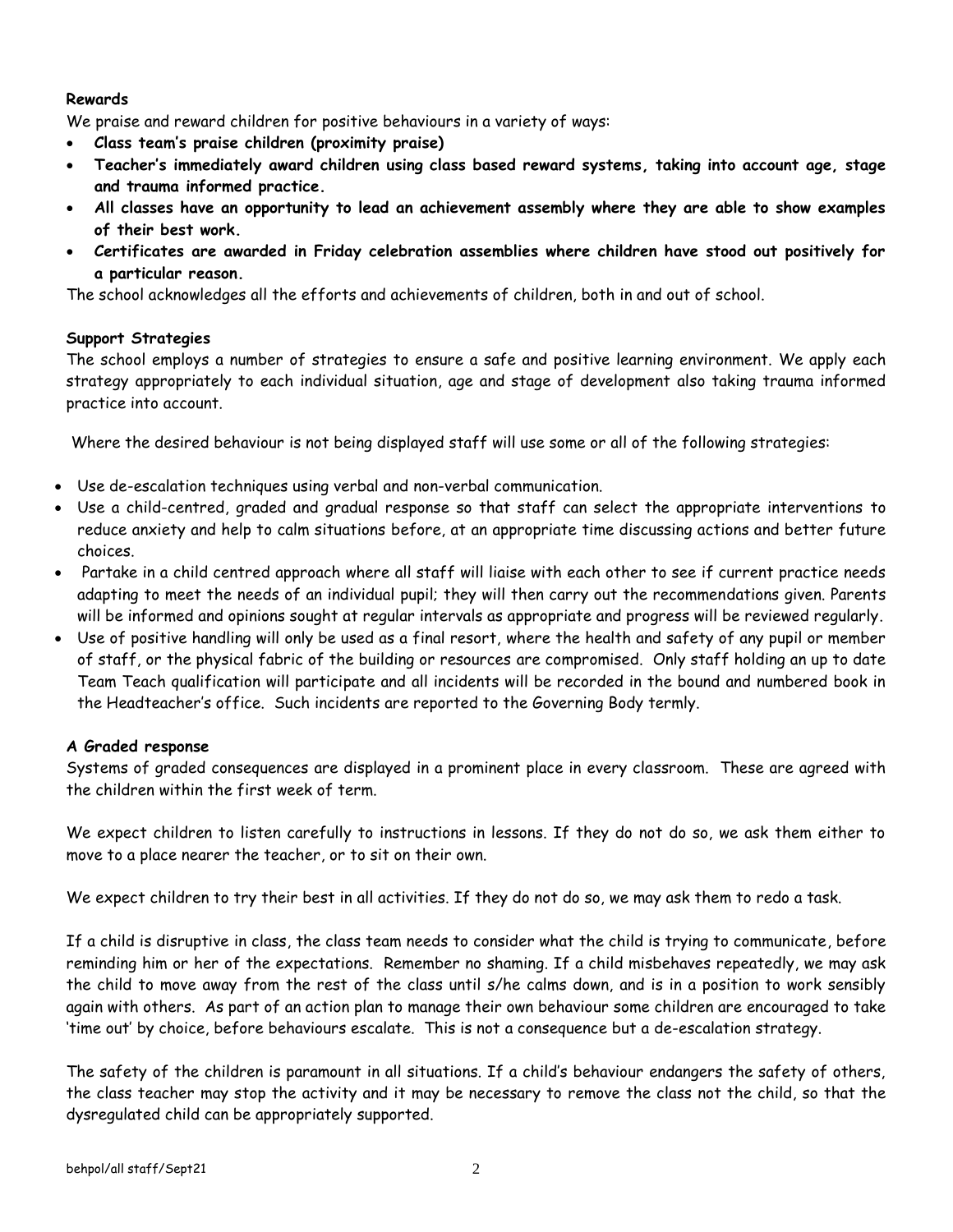If a child presents with unacceptable behaviour towards another pupil, the class teacher records the incident and the child receives an age/stage/ trauma informed appropriate consequence. If a child repeatedly acts in a way that disrupts or upsets others, the school contacts the child's parents and seeks an appointment in order to discuss the situation, with a view to implementing a trauma informed behaviour plan. The child may then be referred to the Wellbeing Team to look at further support. All incidents are recorded on CPOMS.

Unacceptable behaviour includes: (this list is not exhaustive) physical violence, bullying, swearing, spitting, refusing to follow instructions, answering back, throwing equipment or own possessions, fighting and leaving the school grounds without permission, inappropriate touching, inappropriate use of social media, use of offensive language or images against any of the nine of the equality strands defined as protected characteristics, peer on peer abuse and inappropriate use of social media.

Depending on the nature and the severity of the unacceptable behaviour parents will be contacted immediately. In a fixed term exclusion may be given depending upon the severity of the incident and the age/stage and circumstances of the child.

**The school does not tolerate bullying of any kind**. If we discover that an act of bullying or intimidation has taken place, we act immediately to stop any further occurrences of such behaviour. Racist and any forms of bullying (discussed previously) are reported to Governors termly in the Headteacher's report.

Bullying is: deliberate, on-going, systematic hostility and aggression towards a victim, a victim who is weaker or less powerful than the bully or the bullies and an outcome that is always painful and distressing for the victim. We use 'STOP – Several, Times, On, Purpose' as an acronym to remind children what bullying is.

Bullying can be: physical, verbal, emotional, racist, homophobic, biphobic, transphobic or gender specific. This will not be tolerated. All forms of bullying will be dealt with equally and stringently.

## **Sensory Breaks**

The Quiet Place can be used for de-escalation purposes, time out, for children to reflect on their own behaviour and for children to self-regulate. Children may choose to use this room of their own accord as they become more in tune with their own feelings and emotions or they may be directed there by an adult. The secret garden and fish tanks may also be used for this type of 'sensory break'.

The entrance to The Quiet Place is monitored by CCTV for adults and childrens' protection.

## **The role of the class teacher**

It is the responsibility of the class teacher to ensure that: all children are safe at all times, the school rules are followed in their class and that their class behaves in a responsible manner during lesson time. Emphasis is placed upon the children being responsible for their own behaviour and making positive choices.

The class teachers in our school have high expectations of the children in terms of behaviour, and they strive to ensure that all children work to the best of their ability.

The class teacher treats each child fairly and implements the classroom code consistently and calmly. The teacher treats all children in their class with **respect and understanding** in line with the nurture principles.

If a child misbehaves repeatedly in class, in the first instance, the class teacher deals with incidents him/herself in the normal manner following the consequence hierarchy. However, if misbehaviour continues, the class teacher seeks help and advice following the scheme of delegation.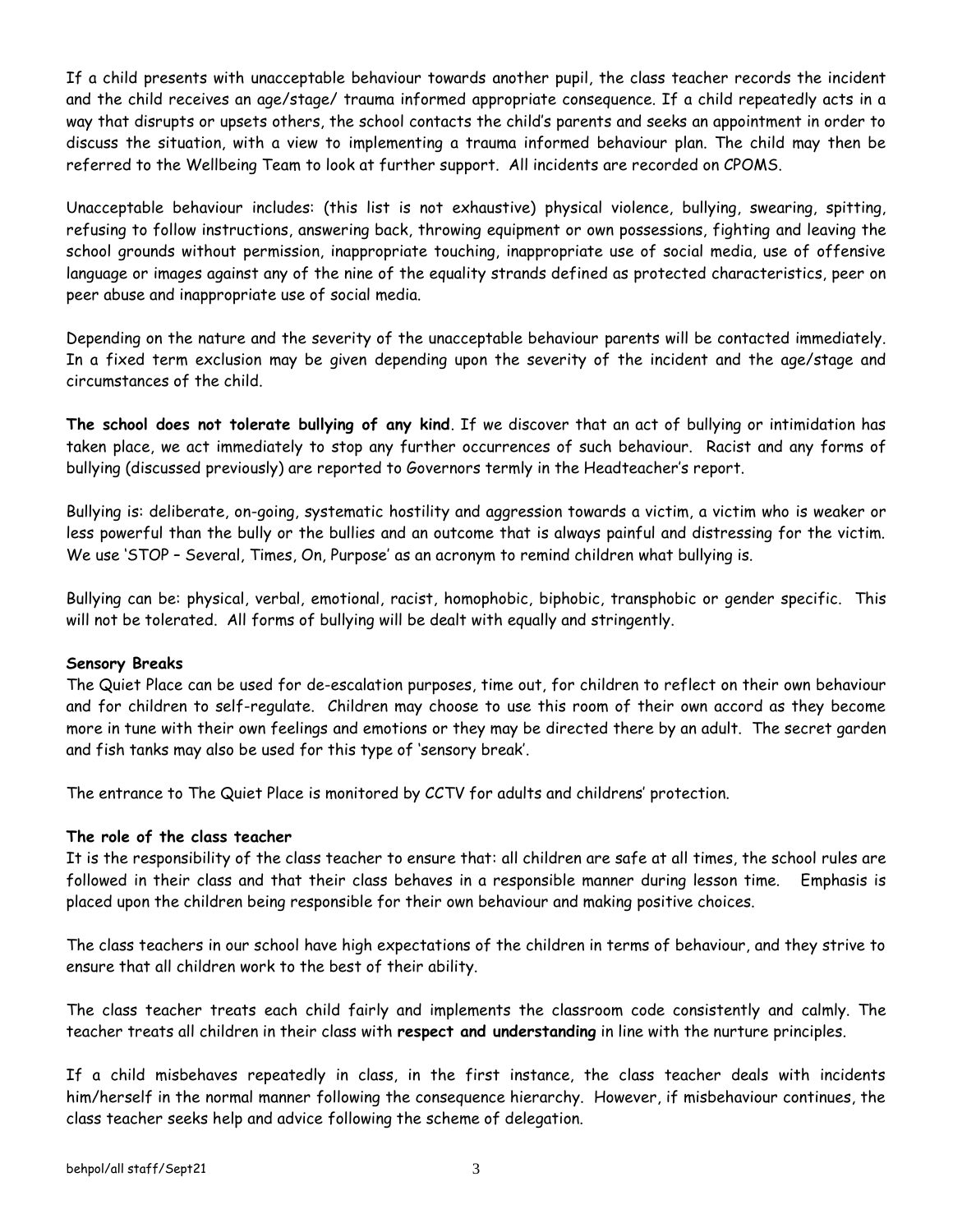The class teacher reports to parents about the progress of each child in their class, in line with the whole– school policy. The class teacher may also contact a parent if there are concerns about the behaviour or welfare of a child.

#### **Behaviour deemed to reflect Special Needs**

Where behaviour consistently fails to respond to quality first teaching and is not managed by the strategies out lined in this document, it is the responsibility of the class teacher, in conjunction with the HOEP/SENCO, to draw up an individual support plan. Parents and children are involved in the intervention process.

Where targets are not met, and the child consistently fails to reach the standards of behaviour expected, The HOEP/SENCO may request the involvement of outside agencies. This is in accordance with the Graduated Response Policy of CWAC and complies with the SEND code of practice.

#### **The role of the Headteacher**

It is the responsibility of the Headteacher, under the School Standards and Framework Act 1998, to implement the school behaviour policy consistently throughout the school, and to report to governors, when requested, on the effectiveness of the policy. It is also the responsibility of the Headteacher to ensure the health, safety and welfare of all children in the school.

The Headteacher supports the staff by implementing the policy, by setting the standards of behaviour, and by supporting staff in the implementation of the policy.

The Headteacher keeps records of all reported serious incidents of misbehaviour.

The Headteacher has the responsibility for giving fixed-term exclusions to individual children for serious acts of misbehaviour. For repeated or very serious acts of anti-social behaviour, the Headteacher may permanently exclude a child. Both these actions are only taken after the Chair of Governors has been notified. Before/when the child returns to school the parents/carers will be invited into school to discuss, agree and sign a 'Parental Agreement Document' that reflects this (behaviour) policy and the Home School Agreement.

## **The role of parents**

The school works collaboratively with parents, so children receive consistent messages about how to behave at home and at school.

We expect parents to support their child's learning, and to co-operate with the school, to be set out in the home–school agreement. We build a supportive dialogue between the home and the school, and we inform parents immediately if we have concerns about their child's welfare or behaviour.

If the school has to use reasonable sanctions within school for inappropriate behaviours, parents should support the actions of the school. If parents have any concern about the way that their child has been treated, they should initially contact the class teacher. If the concern remains, they should contact the Headteacher. If these discussions cannot resolve the problem, the complaints procedure should be followed.

#### **The role of Governors**

The Governing Body has the responsibility of setting down these general guidelines on standards of discipline and behaviour, and of reviewing their effectiveness. The Governors support the Headteacher in carrying out these guidelines.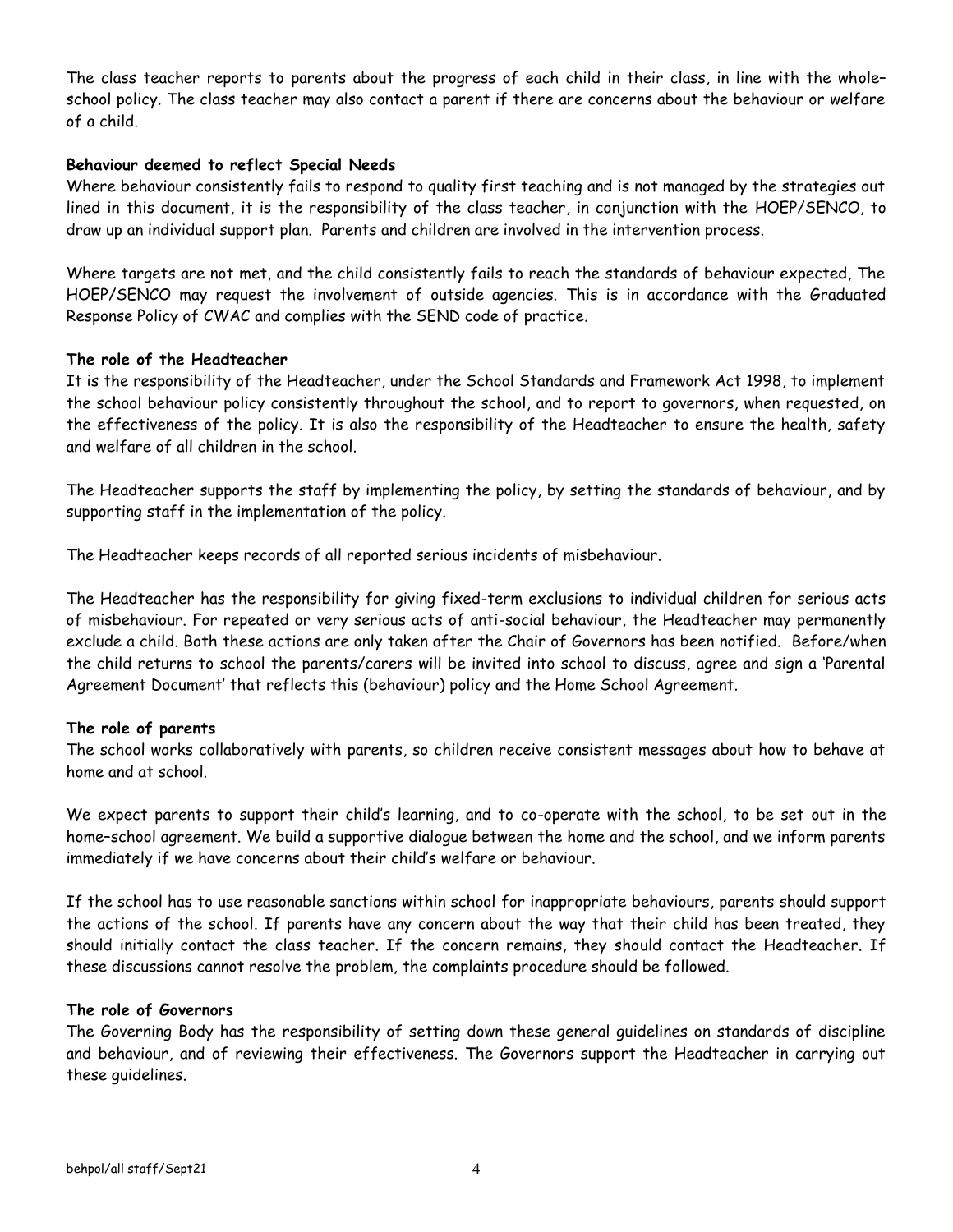The Headteacher has the day-to-day authority to implement the school behaviour for learning policy, but Governors may give advice to the Headteacher about particular disciplinary issues, such as fixed term exclusions.

#### **Fixed-term and permanent exclusions**

**Exclusions will be used in extreme cases taking into account the age, needs of the child and family circumstances.**

Only the Headteacher has the power to exclude a pupil from school. The Headteacher may exclude a pupil for one or more fixed periods, for up to 45 days in any one school year. The Headteacher may also exclude a pupil permanently. It is also possible for the Headteacher to convert a fixed-term exclusion into a permanent exclusion, if the circumstances warrant this and the parents have been informed that this may become the case.

If the Headteacher excludes a pupil, she informs the parents immediately, giving reasons for the exclusion. At the same time, the Headteacher makes it clear to the parents that they can, if they wish, appeal against the decision to the Governing Body.

The school informs the parents how to make any such appeal. The Headteacher informs the LA and the Governing Body about any permanent exclusion, and about any fixed-term exclusions.

## **If the Headteacher is absent for a period of more than 8 weeks the Deputy Head Teacher assumes the powers of the Headteacher as listed.**

The Governing Body itself cannot either exclude a pupil or extend the exclusion period made by the Headteacher. However, the Governing Body has a disciplinary committee which is made up of between three and five members. This committee considers any exclusion appeals on behalf of the governors.

When an appeals panel meets to consider an exclusion, they consider the circumstances in which the pupil was excluded, consider any representation by parents and the LA, and consider whether the pupil should be reinstated.

If the Governors' appeals panel decides that a pupil should be reinstated, the Headteacher must comply with this ruling.

#### **In School Exclusions**

Where an exclusion is not appropriate (ie may put the child at risk or could impact on the community) an in school exclusion may be given. This involves the child working under the supervision of a member of staff. This is done in consultation with the parents and recorded in writing. Copies kept on file and sent to parents. These are followed up, as with a normal exclusion, with a reintegration meeting and an action plan being put in place.

#### Monitoring

The Headteacher monitors the effectiveness of this policy on a regular basis. He/she also reports to the Governing Body on the effectiveness of the policy and, if necessary, makes recommendations for further improvements.

All incidents are reported on CPOMS. In addition to CPOMS: Any Physical intervention is recorded in the bound and numbered book. Racist/LGBTIQ incidents recorded on specific forms.

The Headteacher and LA keeps a record of any pupil who is excluded for a fixed-term, or who is permanently excluded.